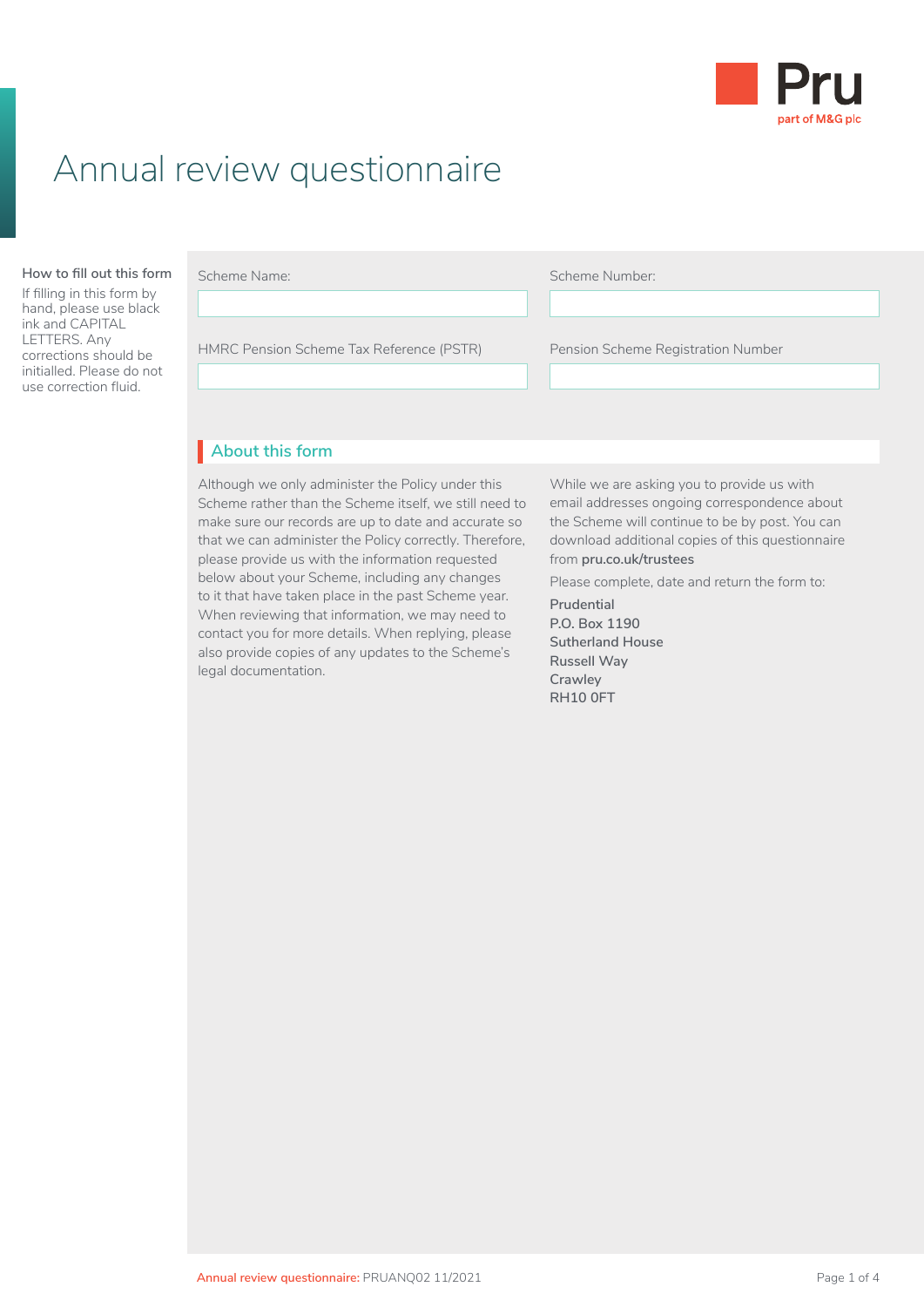| Section 1 - Trustee information                             |                                                        |
|-------------------------------------------------------------|--------------------------------------------------------|
| Trustee's full name                                         | Trustee's contact telephone number                     |
|                                                             |                                                        |
| Trustee's full address                                      | Trustee's registered number, if limited company or plc |
|                                                             |                                                        |
|                                                             |                                                        |
|                                                             |                                                        |
| Postcode                                                    |                                                        |
| Trustee's contact email address                             |                                                        |
|                                                             |                                                        |
| Trustee's full name                                         | Trustee's contact telephone number                     |
|                                                             |                                                        |
| Trustee's full address                                      | Trustee's registered number, if limited company or plc |
|                                                             |                                                        |
|                                                             |                                                        |
|                                                             |                                                        |
| Postcode                                                    |                                                        |
| Trustee's contact email address                             |                                                        |
|                                                             |                                                        |
| Trustee's full name                                         | Trustee's contact telephone number                     |
|                                                             |                                                        |
| Trustee's full address                                      | Trustee's registered number, if limited company or plc |
|                                                             |                                                        |
|                                                             |                                                        |
|                                                             |                                                        |
|                                                             |                                                        |
| Postcode<br>Trustee's contact email address                 |                                                        |
|                                                             |                                                        |
| Trustee's full name                                         | Trustee's contact telephone number                     |
|                                                             |                                                        |
| Trustee's full address                                      | Trustee's registered number, if limited company or plc |
|                                                             |                                                        |
|                                                             |                                                        |
|                                                             |                                                        |
|                                                             |                                                        |
| Postcode<br>Trustee's contact email address                 |                                                        |
|                                                             |                                                        |
|                                                             |                                                        |
| Please continue on a separate sheet of paper, if necessary. |                                                        |

resigned, please send us a copy of the relevant Deeds or other legal documentation. Information for any new

Trustees should be inserted in boxes above.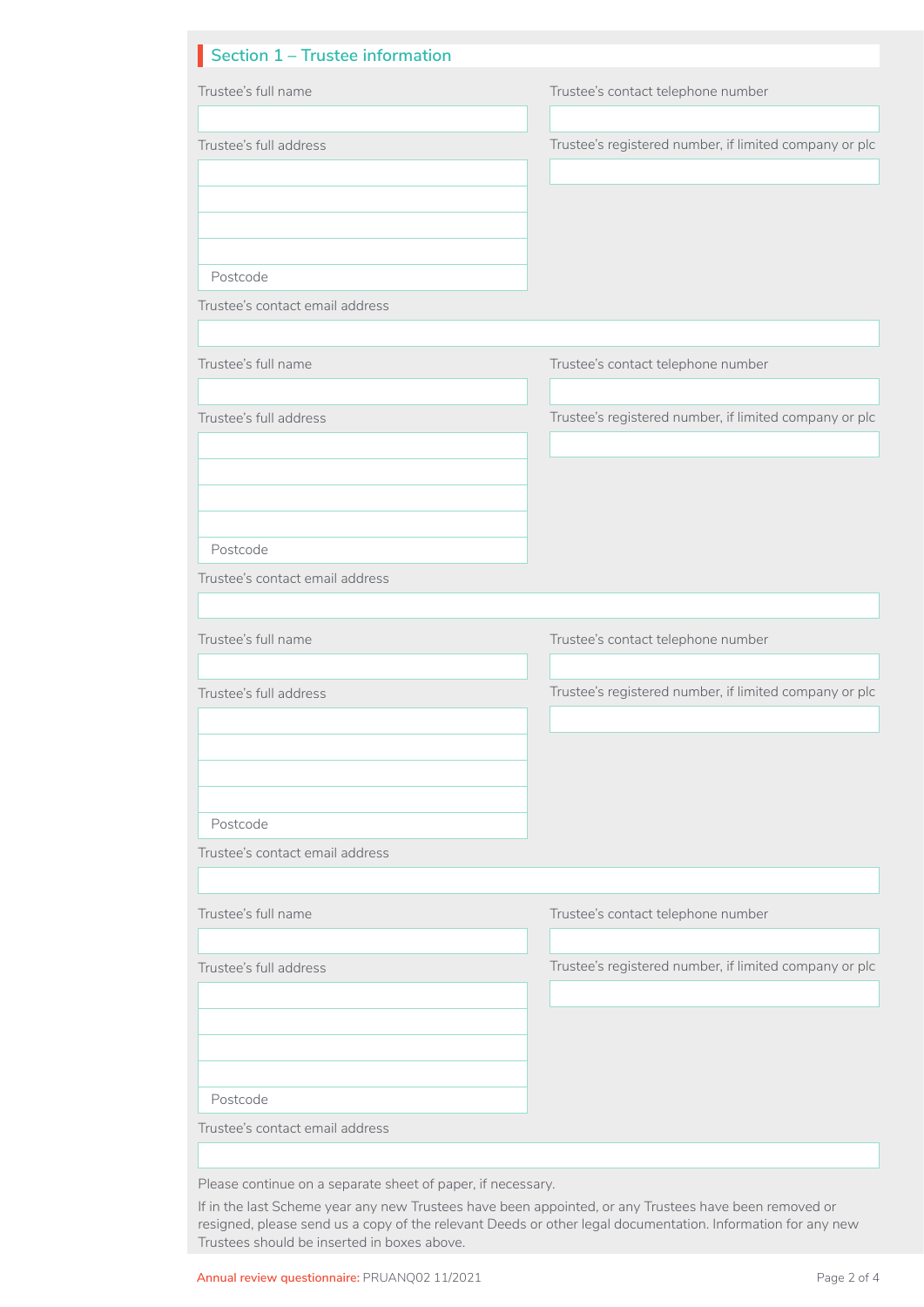## **Section 2 – Declaration**

Once this document has been fully completed, the following declaration must be signed by all Trustees of the Scheme (or an authorised representative), in the space provided.

Please remember to date the form.

We the undersigned confirm the information provided in this questionnaire is true and correct. We undertake to inform Prudential immediately:

- (i) of any change of name and/or address of any Trustee;
- (ii) the appointment of any new Trustee to the Scheme;
- (iii) the removal or resignation of any existing Trustee; and

(iv) any other material Scheme change eg change of Scheme name.

| Trustee's full name                                                                                     | Trustee's full name |
|---------------------------------------------------------------------------------------------------------|---------------------|
|                                                                                                         |                     |
| Position                                                                                                | Position            |
|                                                                                                         |                     |
| Signature                                                                                               | Signature           |
|                                                                                                         |                     |
|                                                                                                         |                     |
| Trustee's full name                                                                                     | Trustee's full name |
|                                                                                                         |                     |
| Position                                                                                                | Position            |
|                                                                                                         |                     |
| Signature                                                                                               | Signature           |
|                                                                                                         |                     |
|                                                                                                         |                     |
|                                                                                                         |                     |
| Trustee's full name                                                                                     | Trustee's full name |
|                                                                                                         |                     |
| Position                                                                                                | Position            |
|                                                                                                         |                     |
| Signature                                                                                               | Signature           |
|                                                                                                         |                     |
|                                                                                                         |                     |
| Authorised representative of Trustees - if using this option please provide a copy of the authorisation |                     |
| Authorised representative full name                                                                     | Position            |
|                                                                                                         |                     |
| Signature                                                                                               |                     |
|                                                                                                         |                     |
|                                                                                                         |                     |
| For and on behalf of the Trustees                                                                       |                     |
| Date                                                                                                    |                     |
| $\Box$<br>$M$ $M$<br>$\Box$<br>Y<br>Y<br>Y<br>Y                                                         |                     |